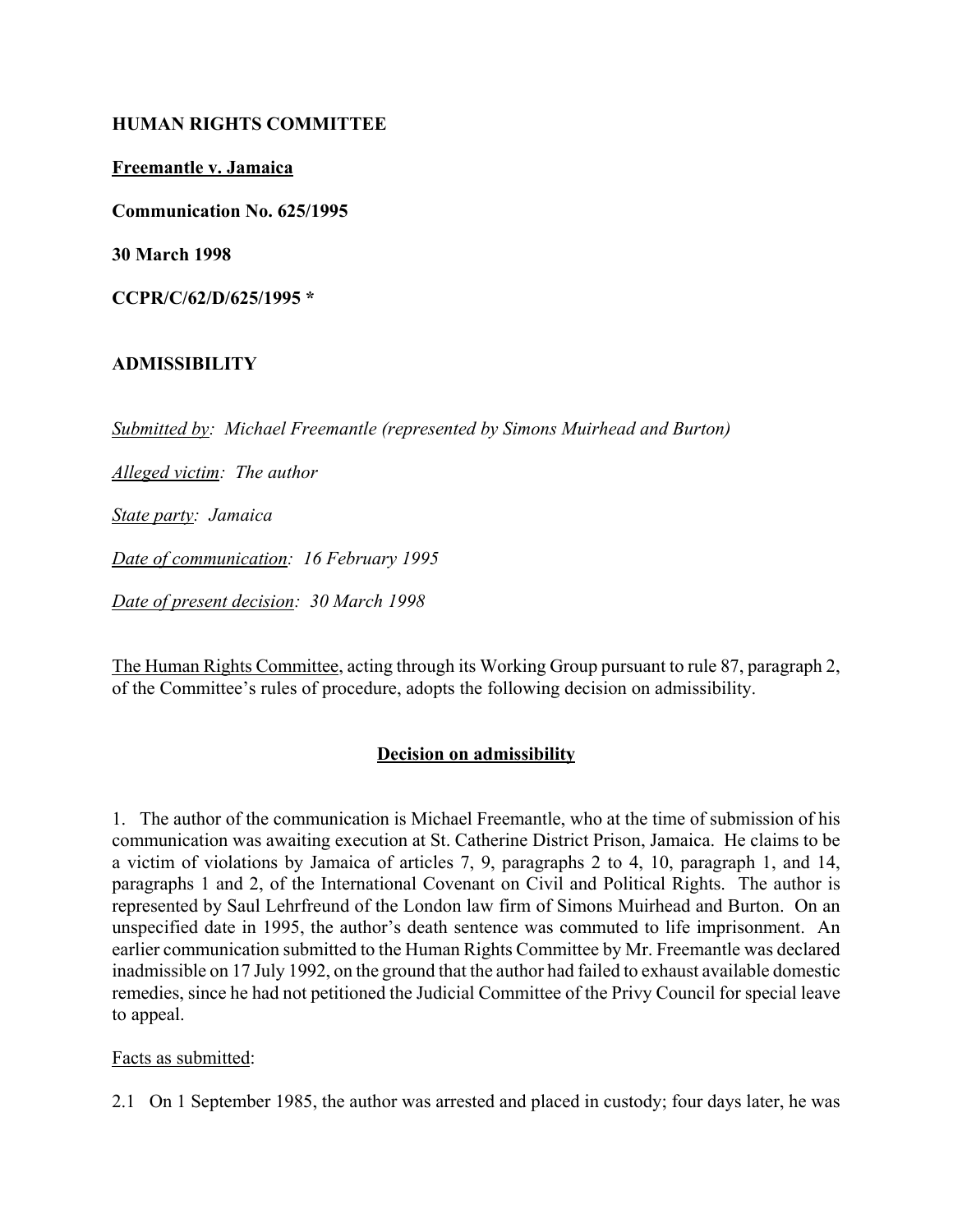charged with the murder of one Virginia Ramdas. The author was first tried in 1986, together with a co-defendant, E.M.; the jury failed to reach a unanimous verdict in the author's respect, and a retrial was ordered. On 19 January 1987, the author was found guilty as charged in the Clarendon Circuit Court and sentenced to death; on 21 January 1987, he appealed to the Court of Appeal, which dismissed the appeal on 4 December 1987. The Judicial Committee of the Privy Council dismissed the author's petition for leave to appeal on 27 June 1994. The offence for which the author was convicted was classified as a capital offence under the Offences against the Person (Amendment) Act 1992.

2.2 The prosecution contended that on 29 August 1985, at approximately 11:00 p.m., the author fired into a crowd watching a film in Raymonds, parish of Clarendon, injuring several people, among whom was V. Ramdas who died of gunshot wounds the next day. The prosecution relied primarily on the evidence of two witnesses, A.K. and W.C., who were in the cinema at the time of the incident, as well as the evidence of C.C., whose house had been shot at about 15 minutes after the cinema incident.

2.3 At the initial trial, A.K. had identified the author as the man who shot into the crowd; he also identified E.M. and one C.F. as the author's accomplices. At the re-trial, however, he testified that he had identified Mr. Freemantle as the gunman as a result of pressure on him by the community of Raymonds (mainly consisting of P.N.P. supporters), as the author was a known support of the J.L.P. His evidence for the re-trial was that on the evening in question, he had seen some men including "a man looking like Freemantle", E.M. and C.F. going toward the cinema; the man looking "like" Freemantle" carried something like a long gun in his hand; this man approached a hole in the wall; an explosion was heard; the man climbed onto a tree and jumped over the wall onto the lawn. A.K. apparently had known the author for 18 years. The trial transcript reveals that when giving evidence at the re-trial, A.K. was himself in custody on charges of illegal possession of firearms and shooting with intent. He conceded that while in custody, he had seen the author and discussed the case with him; he admitted that there were political differences between him and the author.

2.4 W.C. testified that he had known the author for 15 years, had seen him jumping over the wall after an explosion, firing twice, and then climbing back over the wall. He saw the author for about a minute, recognizing him because of bright moonlight. C.C. testified that on the evening in question at 11:50 p.m., he was at home, half a mile from the cinema, when he heard stones being thrown at the house. Looking out of a window, he recognized E.M., whom he knew. He then saw the author, whom he knew for 8 to 10 years, pointing a gun at one of the windows and firing. According to C.C., he saw the author for about two minutes. W.C. and C.C. testified that they had no interest in politics.

2.5 The arresting office, Det. Cpl. Davis, testified that he went to search for the author and E.M. on 30 August 1985. He could not find them and had warrants for their arrest issued. On 2 September 1985, he recognized the author at May Pen Police Stn., where he arrested him. Being cautioned, the author replied that he wanted to see his lawyer. Another police office testified that he took the author into custody on 1 Sept. 1985.

2.6 The author made an unsworn statement from the dock, stating that, at the time of the incident, he was at Mineral Heights, watching television with E.M. and several other people. He did not leave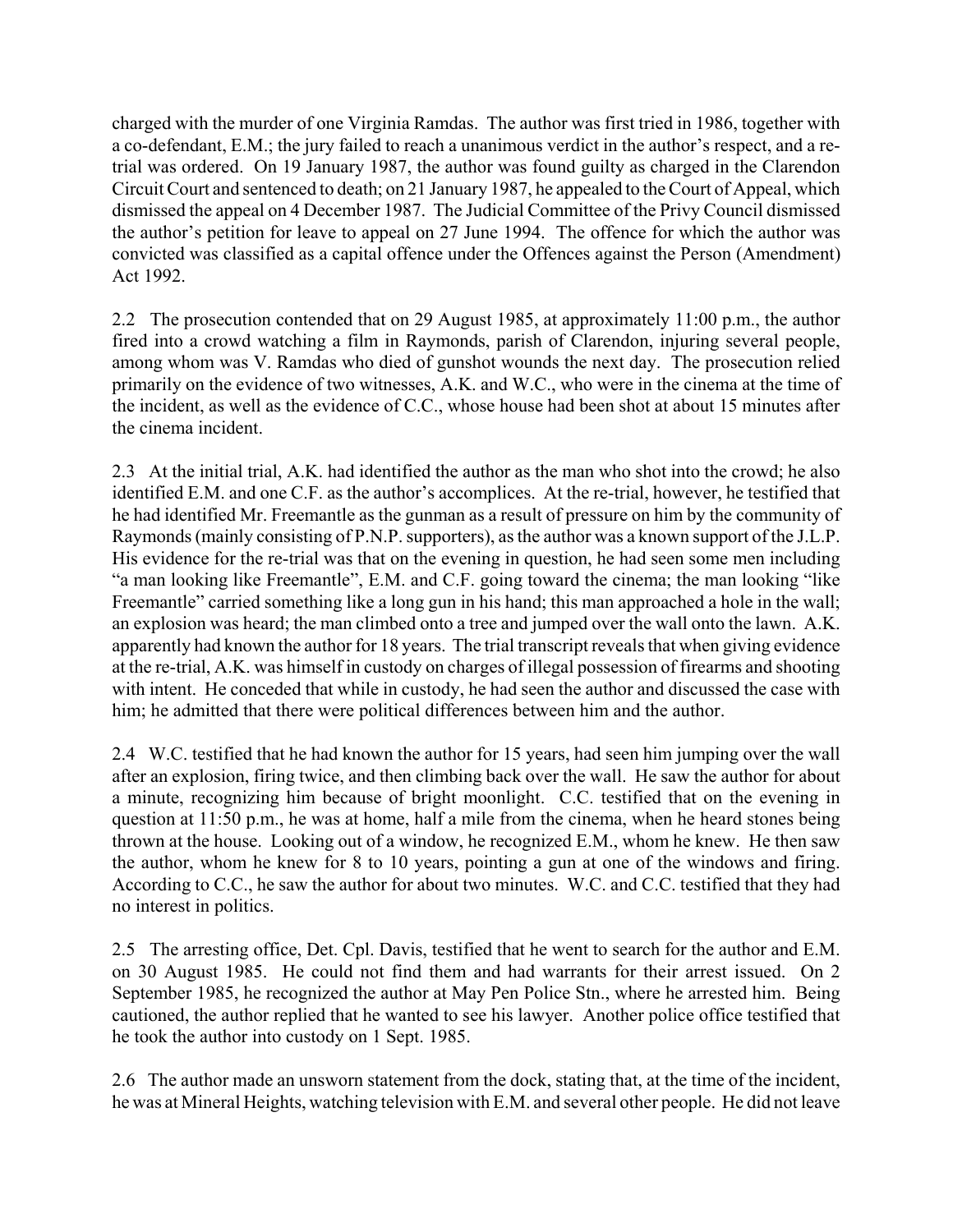the place and went to bed between 12:30 to 1:00 a.m. On 1 September 1985, he was told by a police officer that he was a suspect in a murder case, and was detained at the May Pen Police Station. The following day, he saw Det. Cpl. Davis and asked him why he was being held. Davis ignored him, and charged E.M. with destruction of property. The author claimed that it was not until the afternoon of 4 September 1985 that he was formally arrested and charged with murder; he claims that he was brought before an examining magistrate on 6 September 1985. E.M., also in custody at the time of the re-trial, gave sworn evidence for the defence, corroborating the author's alibi. In cross-examination, he admitted that he had spoken to the author in custody but denied having discussed the case, although they were both arrested and charged in connection with the shooting at Raymonds. He affirmed that, while in custody, he had seen prosecution witness A.K. and added that one Laurel Murray, a cousin of the author, was beaten by inhabitants of Raymonds before the shoot-out.

2.7 In his summing-up, the trial judge admonished the jury not to be influenced by political preferences and suggested that, as far as the author's identification was concerned, they should not rely on the evidence of A.K. He further pointed out that the remaining prosecution witnesses had stated that they were neither involved nor interested in politics (which implies that the credibility of their respective testimonies was considerably greater).

2.8 On appeal, the author's lawyer argued that: (a) the verdict was unreasonable and could not be supported having regard to the evidence and (b) the summing-up on identification was inadequate and failed to emphasize the inherent dangers and possibility of mistakes. In respect of ground (b), the Court of Appeal concluded that "despite the absence of a formal warning there had been no miscarriage of justice". Had the jury been properly directed in the sense that had they been given the necessary warning, they would have come to the same conclusion. Before the Judicial Committee, the main issue to be argued was identification.

2.9 As to the claims under article 14, counsel invokes a statement taken from A.K. by an officer of the Criminal Investigation Branch who visited the author in prison on 25 April 1988. In his affidavit, A.K. states that he and the author had been friends but had developed political differences. He also states: "I did not see who fired the shots. Earlier that day Laurel Murray was beaten by citizens [...]. He is the cousin of Michael Freemantle. He told them that I was the person who beat him. The police knew that I was not involved [...] On 1 September 1985, I [...] was taken to Det. Cpl. Davis [...]. [He] told me that he knew that I did not beat Laurel Murray [...]. He said that since they are telling lies on me I should give a statement saying that Freemantle was the one who fired the shots ... He said that W.C. would give a statement supporting me. I was arrested.... for the wounding of Laurel Murray. I went to court where I saw Freemantle. He told me that he was going to tell Laurel Murray to send me to prison. The case was tried and I was dismissed. [...]. I went to Davis' office where he wrote a statement ... I read it and signed it as true and correct. [...]. In this statement I said that I saw Freemantle fired the shots. I gave this evidence at the first trial of Freemantle. [..] In 1986, I was arrested and charged for shooting with intent by Det. Cpl. Davis. In Jan. 1987, I told [Freemantle] that I gave false evidence at the first trial and that I would be telling the truth at the second trial. Davis told me that if I change my evidence he was going to influence the witnesses to give evidence to convict me. As a result of these threats I gave evidence at Freemantle's re-trial and changed a lot of parts to help him [...]. The evidence I gave at both trials are false. I gave it because of fear and threats by Det. Cpl. Davis".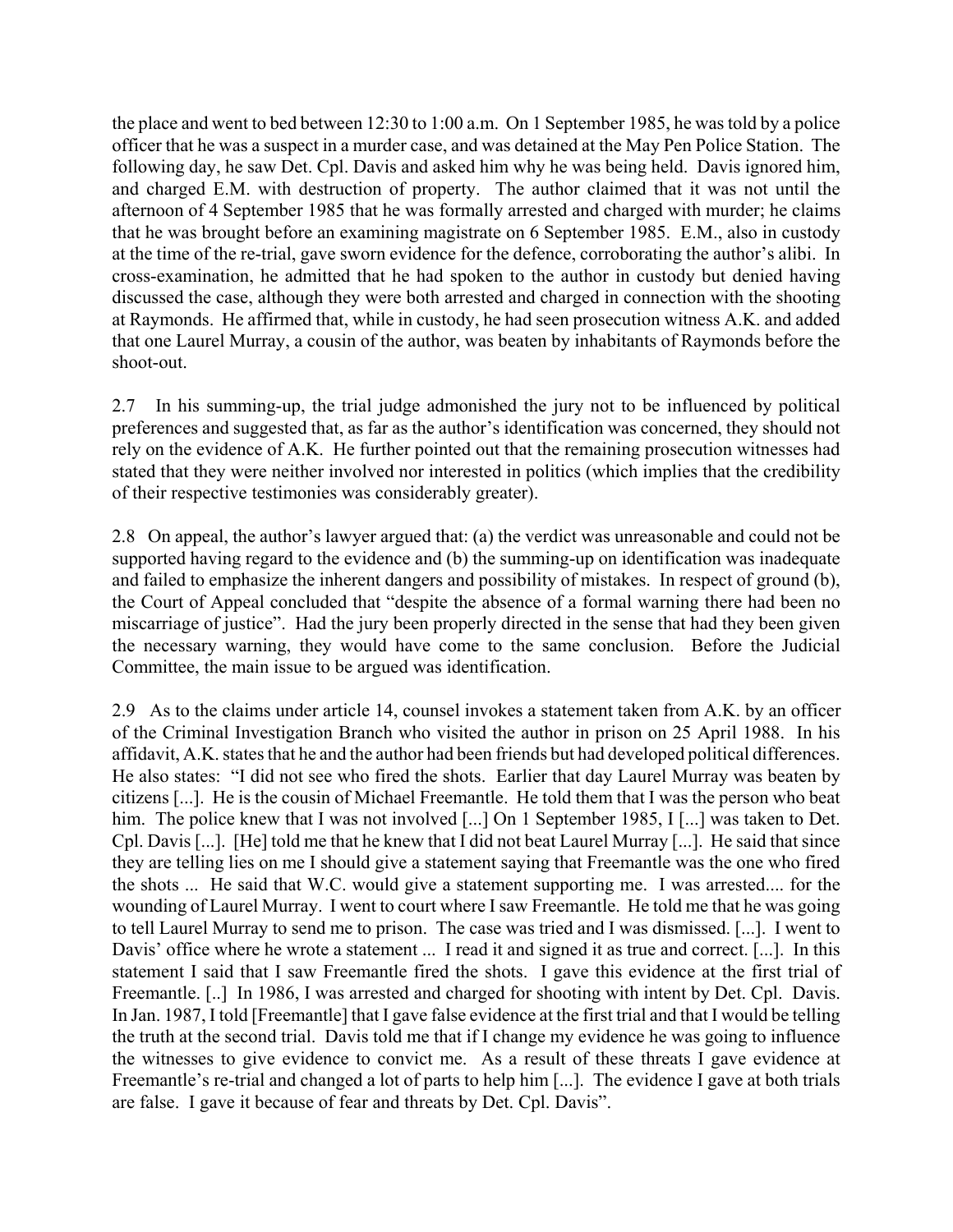2.10 On the same day, a statement was taken from the author. He states that in his community he is known as a J.L.P. supporter, and that there is constant conflict between J.L.P. and P.N.P. supporters. He claims to be innocent and that he did not go home on the night of 29-30 August 1985, but that he stayed at Mineral Heights. Much of the author's observations coincide with those made by A.K. in his affidavit.

2.11 On 14 June 1988, the Director of Public Prosecutions forwarded to the Governor-General all materials obtained as a result of the police investigation into A.K.'s allegations. According to counsel, no action was taken by the Governor-General in respect of the Dpp's letter. On 29 August 1990, the Jamaica Council for Human Rights contacted a Jamaican lawyer on the author's behalf; this lawyer advised to petition the Governor-General to have the matter referred back to the Court of Appeal of Jamaica; he further stated that legal aid would not be provided, but that he was willing to take the case on.

2.11 As to exhaustion of domestic remedies, it is submitted that a constitutional motion is not available to the author in practice because of his lack of funds and the unavailability of legal aid for this purpose. Counsel recalls the difficulties of finding a lawyer in Jamaica to represent applicants in constitutional motions. The State party's unwillingness to provide legal aid for such motions is said to absolve Mr. Freemantle from pursuing constitutional remedies.

# The complaint:

3.1 It is submitted that the author did not receive a fair trial within the meaning of article 14, paragraph 1, because the investigating officer who influenced A.K. falsely to implicate the author could have similarly influenced the other main prosecution witnesses, W.C. and C.C. Counsel refers to the Committee's General Comment No. 13, where the Committee held that it is a duty for all public authorities to refrain from prejudging the outcome of a trial.1/ He submits that Det. Cpl. Davis prejudiced the outcome of the author's trial, in violation of article 14, paragraph 2.

3.2 Counsel invokes another sworn affidavit signed by the author on 27 October 1994, in which he notes that he was arrested and taken to May Pen on 1 September 1985, and that he was held in custody for four days before being charged with murder. During this time, he had no access to a lawyer. Counsel contends that there is no justification for a four day delay between the author's detention and his being informed of the charges against him. With reference to the Committee's General Comment No. 8  $\frac{2}{1}$  and its jurisprudence  $\frac{3}{1}$ , it is submitted that the author's pre-trial detention was contrary to the requirements of article 9, paragraph 2, 3 and 4.

3.3 As to alleged violations of articles 7 and 10, the author recalls that on 28 May 1990, he and other inmates broke out of their cells because they had not been allowed to exercise and slop up. The

disturbances spread to other parts of the prison. Inmates were asked to return to the cells and complied, but subsequently, warders took the author from his cell, took off his clothes, searched him and started to beat him with a piece of metal. He sustained injuries to head, knee, stomach and eyes, having been beaten for about five minutes. He then was left in his cell unattended, without medical attention. Only at midnight was he taken to the hospital for treatment; he received stitches to the head and was discharged. Even after the event, and investigations into the actions of some warders,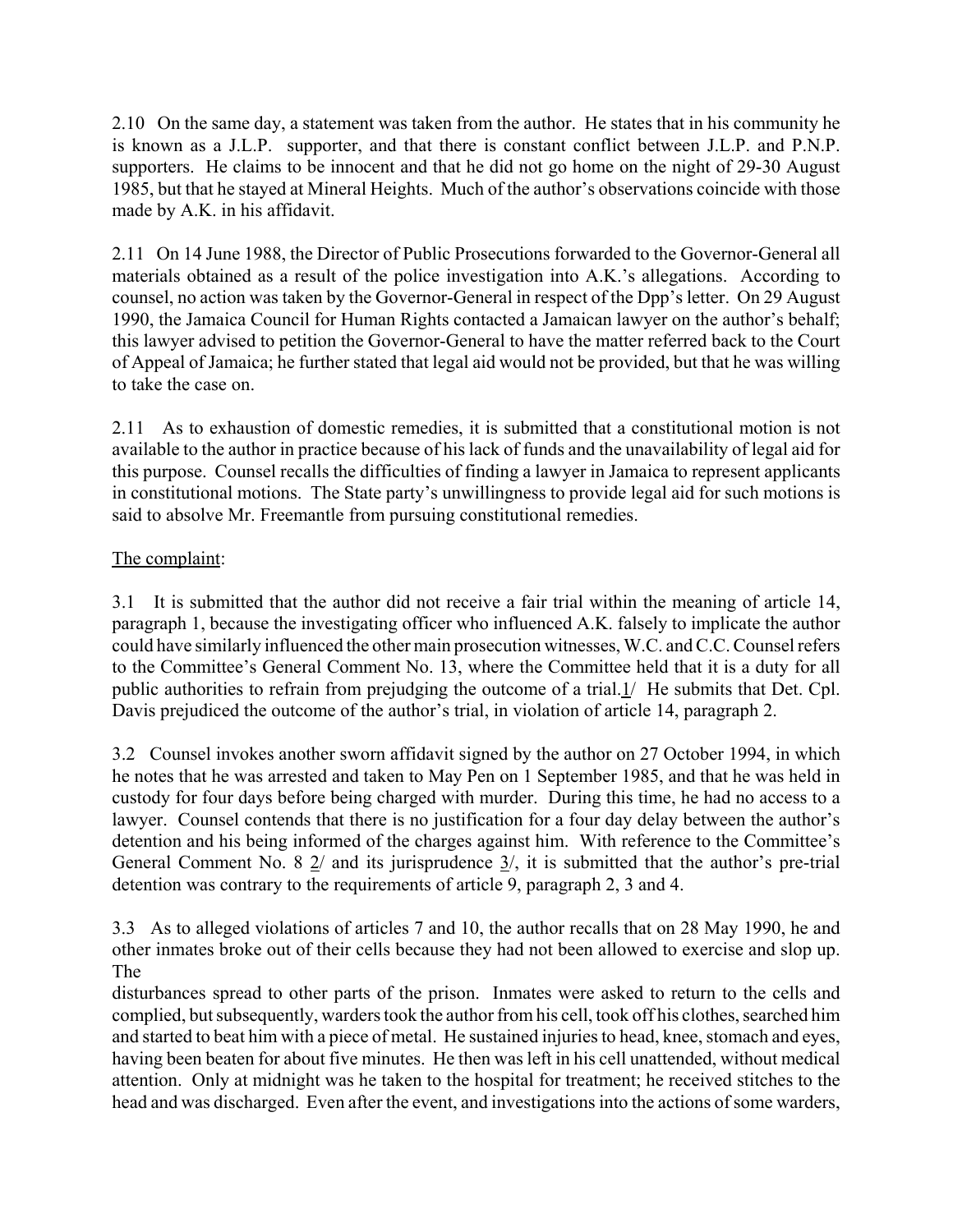the author contends that he continued to be subjected to constant verbal intimidation and abuse. On 16 June 1990, the Jamaica Council for Human Rights wrote to London counsel, noting that the author was "badly battered as a result of the disturbances in the prison at the end of last month".

3.4 It is submitted that the treatment to which the author was subjected on 28 May 1990, and the inadequate medical treatment he subsequently received, as well as the continuing fear of reprisals by warders, amount to a violation of articles 7 and 10 of the Covenant. Furthermore, the above is said to be in breach of articles 21, 30 and 32 of the UN Standard Minimum Rules for the Treatment of Prisoners.

3.5 Counsel claims a violation of articles 7 and 10 on account of the prolonged detention of the author on death row, under harsh conditions, noting that the author was held on death row for well over eight years. Referring to the judgement of the Judicial Committee in Pratt and Morgan v. Attorney-General of Jamaica, it is submitted that the agony resulting from such long awaited death amounts to cruel, inhuman and degrading treatment. As to conditions of detention on death row, counsel invokes the reports of two non-governmental organizations on the matter. The author himself was confined to a tiny cell for twenty-two hours every day, spending most of his waking hours isolated from other men, with nothing to keep him occupied. Much of his time is spent in enforced darkness. To counsel, these factors are sufficient in themselves to justify findings of violations of articles 7 and 10.

3.6 Counsel affirms that th author made reasonable efforts to seek domestic redress for the treatment he was subjected to on death row. By December 1993, the Office of the Director of Public Prosecutions had not confirmed that charges were pending against the warders responsible for the beating and the death of three inmates in May 1990. For counsel, the domestic complaints process is wholly inadequate.

# Admissibility considerations:

4.1 Before considering any claims contained in a communication, the Human Rights Committee must determine, in accordance with rule 87 of its rules of procedure, whether or not it is admissible under the Optional Protocol to the Covenant.

4.2 The present communication was transmitted to the State party in March 1995, with a request to provide information and observations in respect of the admissibility of the author's claims. No information has been received from the State party, in spite of a reminder addressed to it in October 1997. The Committee regrets this absence of cooperation on the part of the State party. In the circumstances, due weight must be given to the author's allegations, to the extent that they have been sufficiently substantiated.

4.3 As to the allegations under article 14 of the Covenant, the Committee notes that they relate to the evaluation of facts and evidence in the case by the trial judge and the jury. The Committee recalls that it is generally for the appellate courts of States parties to the Covenant and not for the Committee to evaluate the facts and evidence in a particular case, unless it can be ascertained that the evaluation of evidence and the instructions to the jury were clearly arbitrary or otherwise amounted to a denial of justice. The Committee notes that the author's submissions in relation to